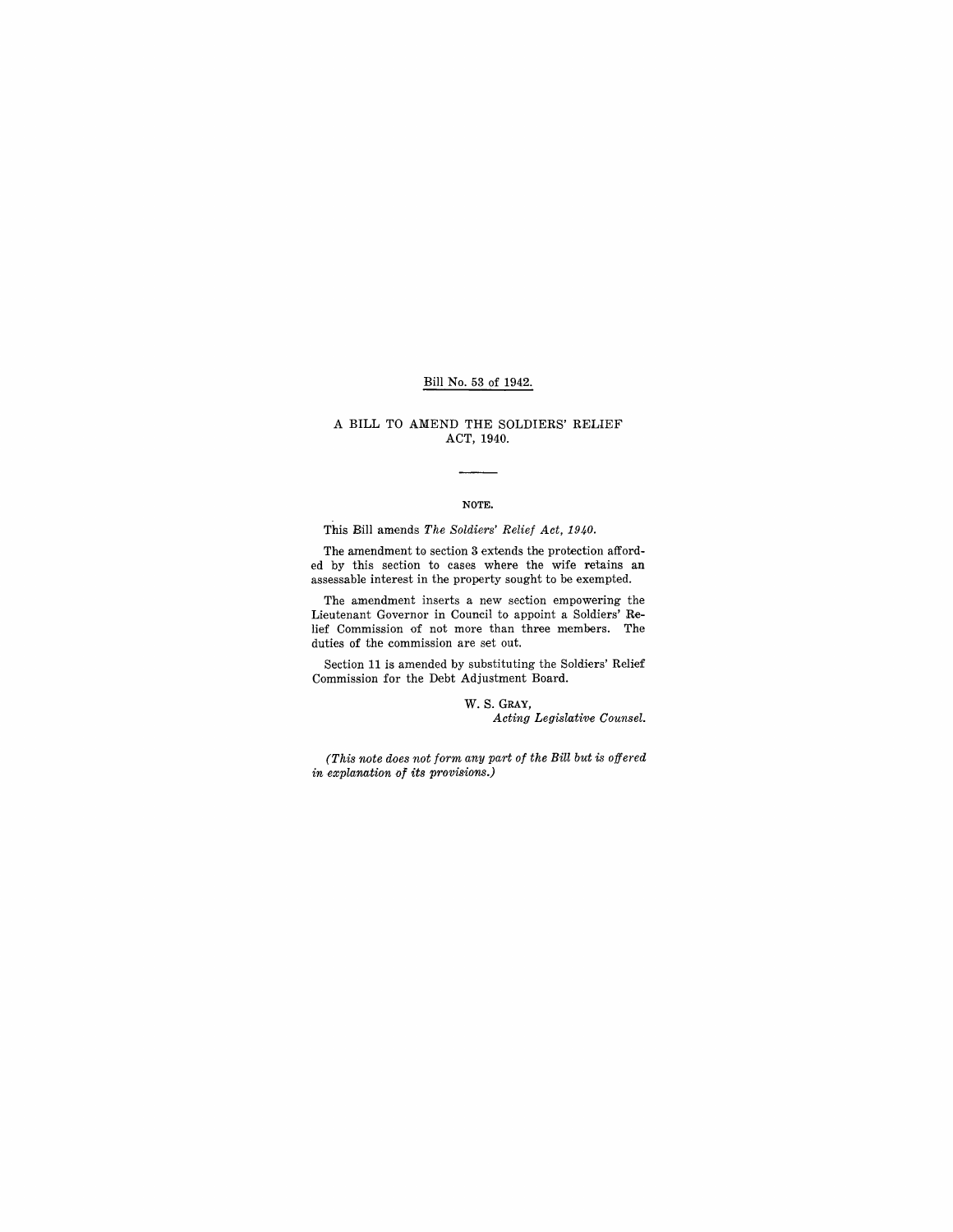# **BILL**

#### No. 53 of 1942.

An Act to amend The Soldiers' Relief Act, 1940.

#### *(Assented to* , 1942.)

**HIS** MAJESTY, by and with the advice and consent of the Legislative Assembly of the Province of Alberta, enacts as follows:

**1.** This Act may be cited as *"The Soldiers' Relief Act, 1940, Amendment Act, 1942."* 

*2. The Soldiers' Relief Act, 1940,* being chapter 4 of the Statutes of Alberta, 1940, is hereby amended as to section 3 by adding immediately after the words "Provided, how-ever, that the soldier", where the same occur in the first proviso thereto, the words "or his wife".

**3.** The said Act is further amended by adding to Part II under the heading of "Debt Relief", immediately before section 11, the following new section:

" $10a$ .-(1) The Lieutenant Governor in Council may appoint a Soldiers' Relief Commission which shall consist of not more than three members, each of whom shall hold office during pleasure.

"(2) The Soldiers' Relief Commission shall,-

- "(a) assist and advise soldiers in connection with their affairs, including the adjustment of their obligations;
- $``(b)$  assist and co-operate with the Public Administrator in the performance of his duties pursuant to Part **III** of this Act;
- " $(c)$  consider and determine all applications for permits in writing to take, maintain or continue any action or proceedings, judicial or extra-judicial, against any person who is a soldier or against the wife or any dependent member of the family of a soldier;
- *"(d)* perform such other duties as may be assigned to it by the Lieutenant Governor in Council.

"(3) The members of the Commission shall receive such remuneration for their services as may be determined by the Lieutenant Governor in Council.

" (4) The Lieutenant Governor in Council may from time to time prescribe forms to be used and prescribe and fix a tariff of the fees to be taken or received by the Com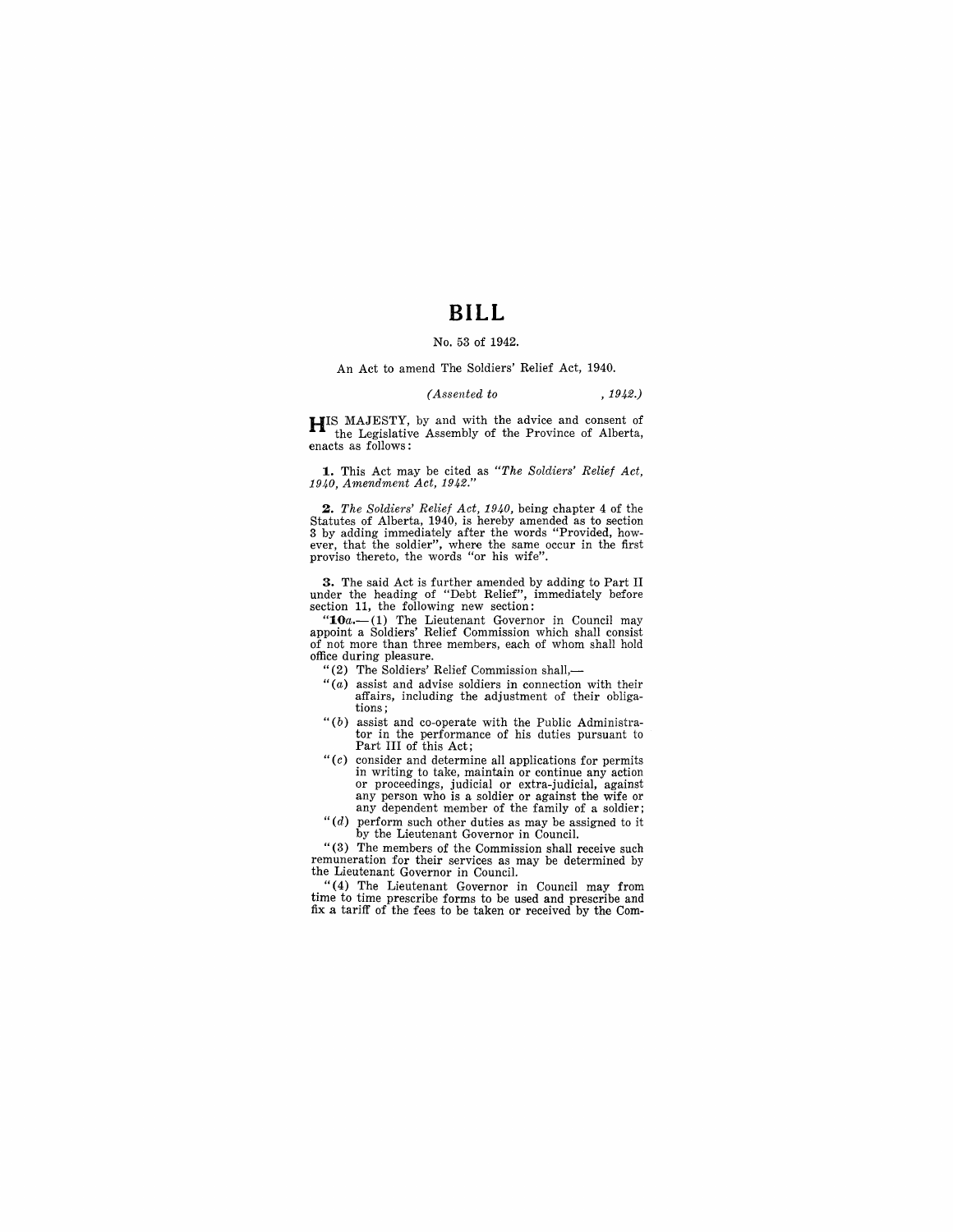mission, or by any person on account of services performed in the course of any proceeding or in respect of any act or thing done by the Commission or the person pursuant to this Act."

**3.** The said Act is further amended as to section 11 by striking out the words "the Board constituted pursuant to *The Debt Adjustment Act, 1937,* giving consent thereto in writing", where the same occur in subsection (1

**4.** This Act shall come into force on the day upon which it is assented to.

#### 2